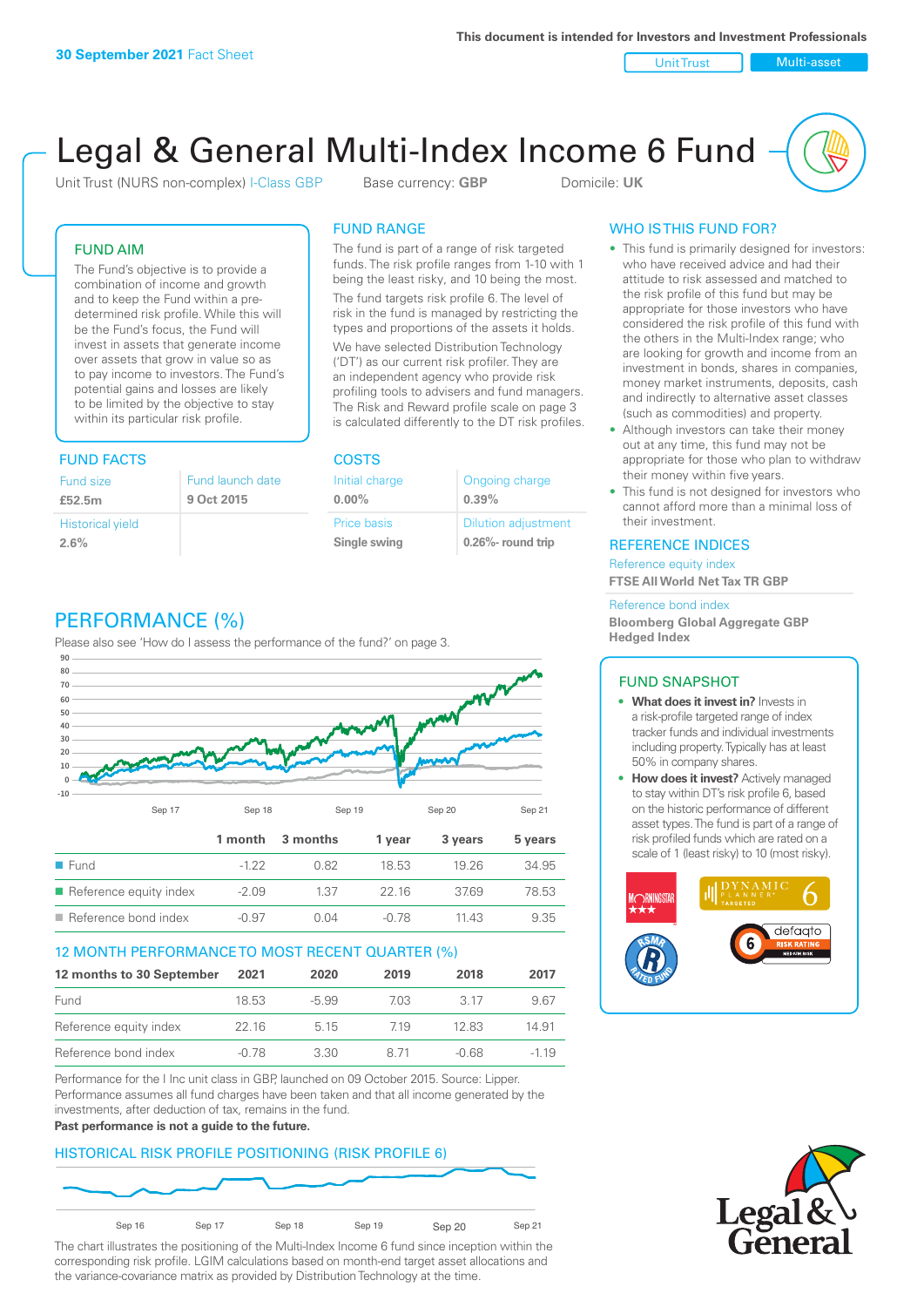### Legal & General Multi-Index Income 6 Fund

Unit Trust (NURS non-complex) I-Class GBP

### PORTFOLIO BREAKDOWN

All data source LGIM unless otherwise stated. Totals may not sum due to rounding.





### FUND MANAGERS

The fund managers have responsibility for managing the multi-index fund range. They are part of the Multi-Asset Funds (MAF) team in LGIM. This team focuses on designing and managing multi-asset funds that are tailored to match the specific objectives of various client types. The team sits within a wider Asset Allocation team which combines both depth of experience with a broad range of expertise from different fields, including fund management, investment consulting and risk management roles.

## TOP 10 HOLDINGS (%)

| L&G Quality Equity Dividends ESG Exclusions UK ETF               | 20.0 |
|------------------------------------------------------------------|------|
| L&G Quality Equity Dividends ESG Exclusions Europe ex UK ETF     | 8.0  |
| L&G Quality Equity Dividends ESG Exclusions Emerging Markets ETF | 7.5  |
| L&G US Index Trust                                               | 7.5  |
| L&G UK Index Trust                                               | 7.0  |
| L&G Quality Equity Dividends ESG Exclusions Asia ex Japan ETF    | 7.0  |
| L&G Emerging Markets Government Bond (US\$) Index Fund           | 6.5  |
| L&G Emerging Markets Government Bond (Local Currency) Index Fund | 6.5  |
| L&G High Income Trust                                            | 5.0  |
| Global REITs Index Trust                                         | 4.0  |